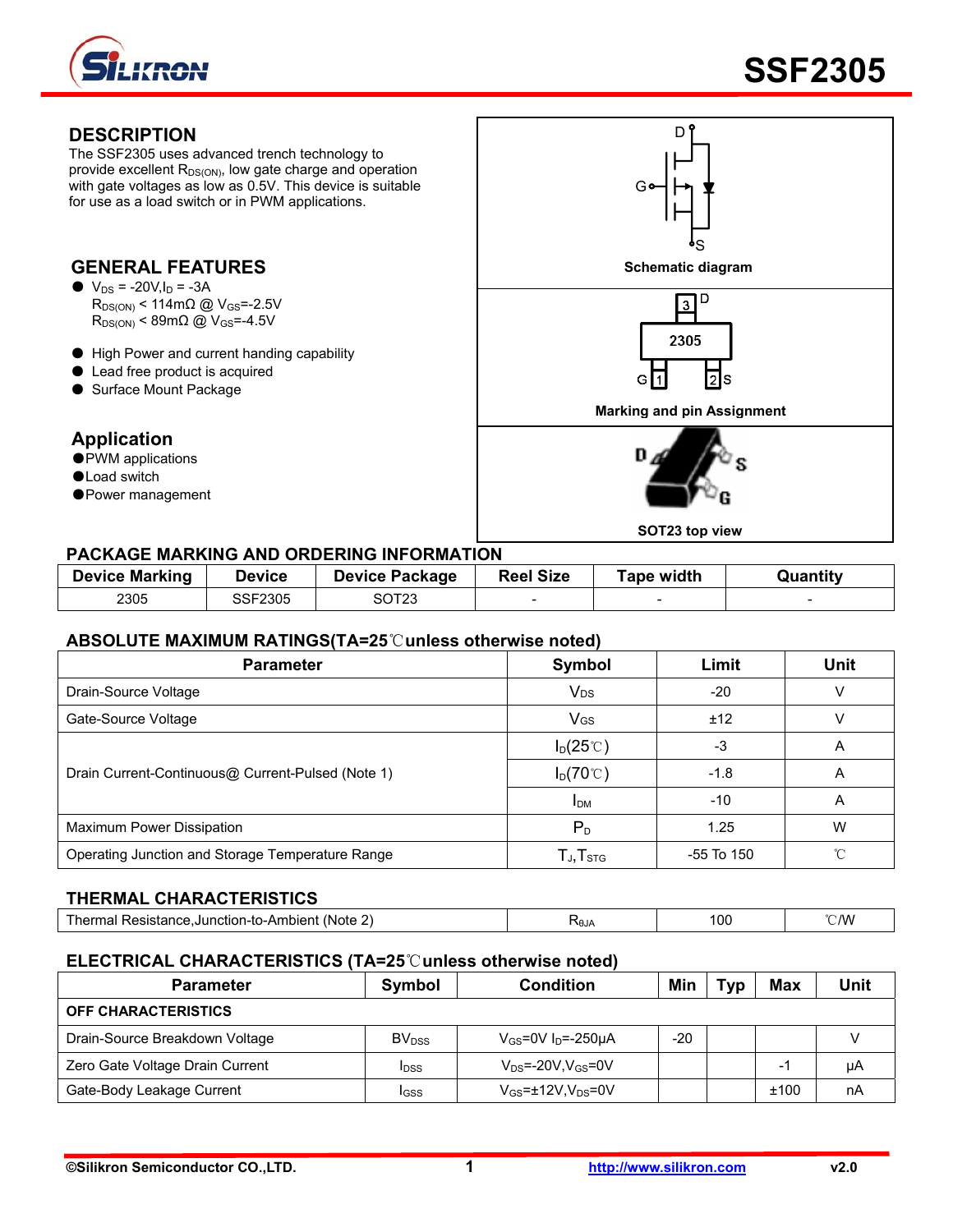

| <b>ON CHARACTERISTICS (Note 3)</b>        |                        |                                                             |        |      |        |                |
|-------------------------------------------|------------------------|-------------------------------------------------------------|--------|------|--------|----------------|
| Gate Threshold Voltage                    | $V_{GS(th)}$           | $V_{DS} = V_{GS}I_D = -250 \mu A$                           | $-0.5$ |      | $-1$   | $\vee$         |
| Drain-Source On-State Resistance          | $R_{DS(ON)}$           | $V_{GS} = -4.5V$ , $I_D = -3A$                              |        | 62   | 89     | $m\Omega$      |
|                                           |                        | $V_{GS} = -2.5V$ , $I_{D} = -2A$                            |        | 88   | 114    |                |
| Forward Transconductance                  | <b>g</b> <sub>FS</sub> | $V_{DS}$ =-5V, $I_D$ =-3A                                   |        | 7    |        | S              |
| <b>DYNAMIC CHARACTERISTICS (Note4)</b>    |                        |                                                             |        |      |        |                |
| Input Capacitance                         | $C_{\text{lss}}$       |                                                             |        | 1160 |        | PF             |
| Output Capacitance                        | $C_{\rm oss}$          | $V_{DS} = -10V, V_{GS} = 0V,$<br>$F = 1.0 MHz$              |        | 210  |        | PF             |
| Reverse Transfer Capacitance              | C <sub>rss</sub>       |                                                             |        | 125  |        | PF             |
| <b>SWITCHING CHARACTERISTICS (Note 4)</b> |                        |                                                             |        |      |        |                |
| Turn-on Delay Time                        | $t_{d(on)}$            |                                                             |        | 13.6 | 27.2   | n <sub>S</sub> |
| Turn-on Rise Time                         | tr                     | $V_{DD} = -10V_{\text{th}} = -3A$                           |        | 8.6  | 17.2   | nS             |
| Turn-Off Delay Time                       | $t_{d(off)}$           | $V_{GS} = -4.5V$ , RGEN=30                                  |        | 73.6 | 147.2  | nS             |
| <b>Turn-Off Fall Time</b>                 | $t_{\rm f}$            |                                                             |        | 34.6 | 69.2   | nS             |
| <b>Total Gate Charge</b>                  | Q <sub>g</sub>         |                                                             |        | 9.6  | 12.7   | nC             |
| Gate-Source Charge                        | $Q_{gs}$               | $V_{DS}$ =-10V, I <sub>D</sub> =-3A, V <sub>GS</sub> =-4.5V |        | 1.1  |        | nC             |
| Gate-Drain Charge                         | $Q_{\text{gd}}$        |                                                             |        | 2.6  |        | nC             |
| <b>DRAIN-SOURCE DIODE CHARACTERISTICS</b> |                        |                                                             |        |      |        |                |
| Diode Forward Voltage (Note 3)            | $V_{SD}$               | $V_{GS}$ =0V.ls=-1A                                         |        |      | $-1.2$ | $\vee$         |

### **NOTES:**

**1.** Repetitive Rating: Pulse width limited by maximum junction temperature.<br>**2.** Surface Mounted on 1in<sup>2</sup> FR4 Board, t ≤ 10 sec.

**3.** Pulse Test: Pulse Width ≤ 300μs, Duty Cycle ≤ 2%.

**4.** Guaranteed by design, not subject to production testing.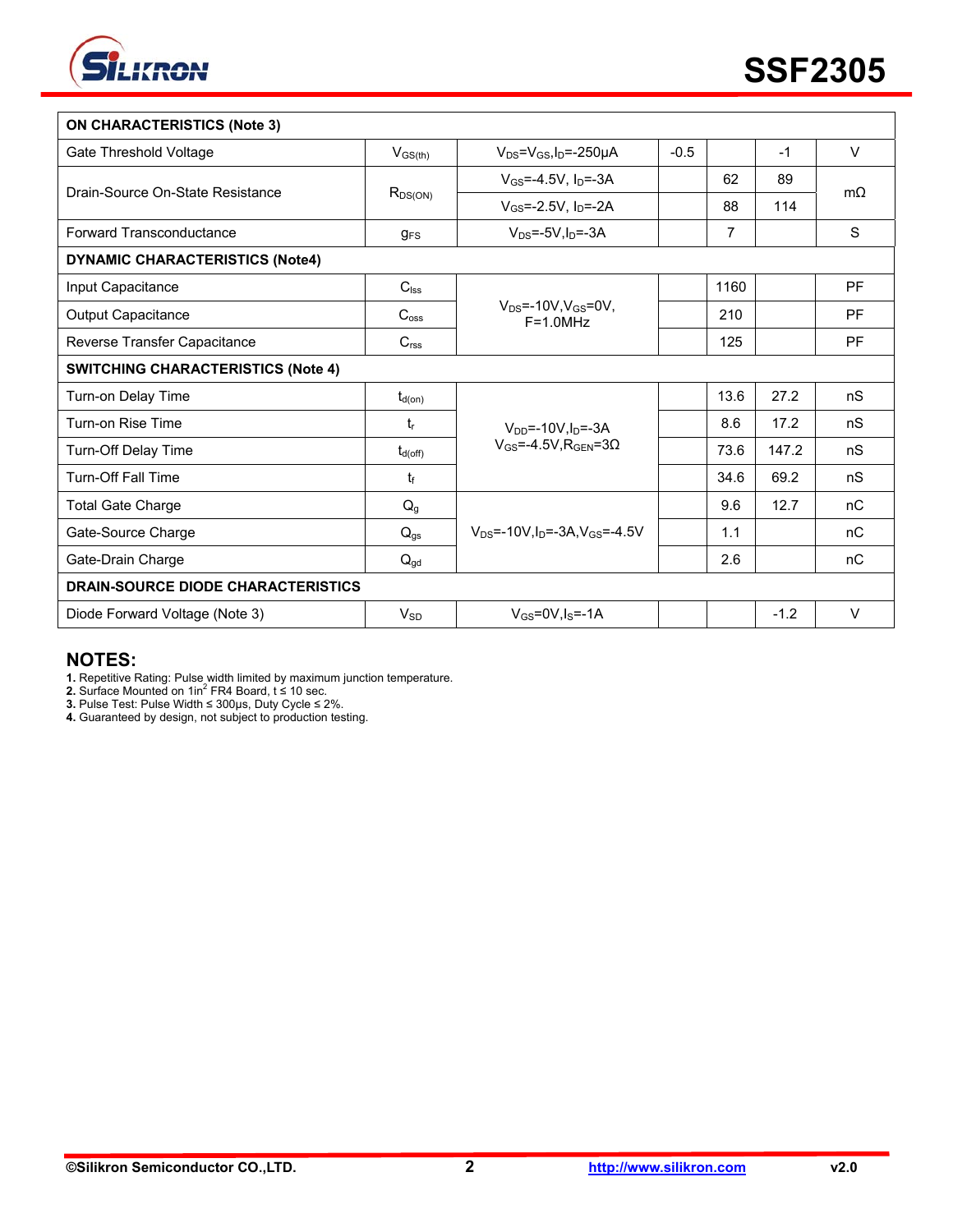

 $\overline{2}$ 

### **TYPICAL ELECTRICAL AND THERMAL CHARACTERISTICS**



Figure 1:Switching Test Circuit Figure 2:Switching Waveforms





**Figure 5 Output CHARACTERISTICS Figure 6 Drain-Source On-Resistance**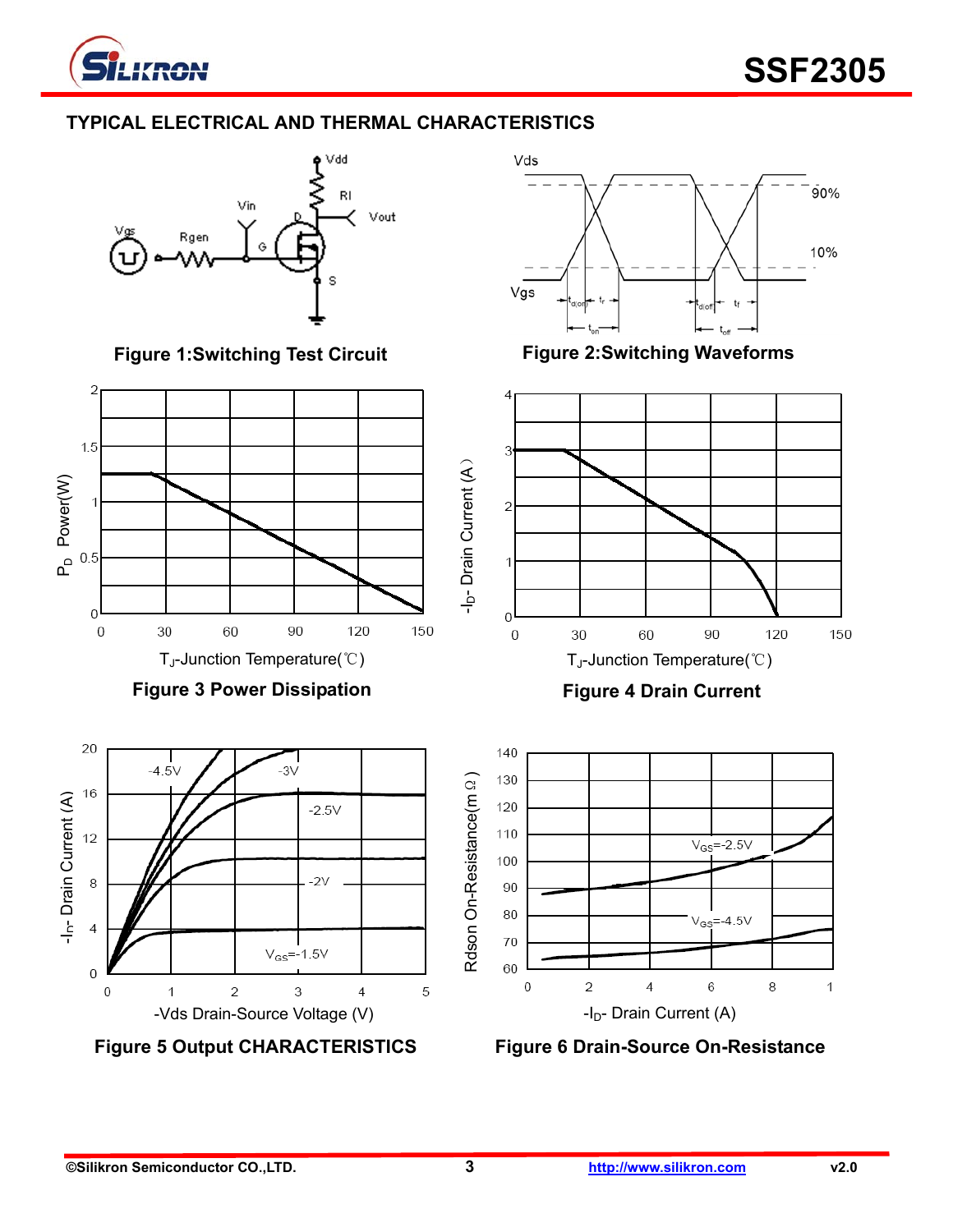

# **EXPONENT CONSUMING A LIMIT CONSUMING A LIMIT CONSUMING A LIMIT CONSUMING A LIMIT CONSUMING A LIMIT CONSUMING A**













**Figure 10 Capacitance vs Vds** 



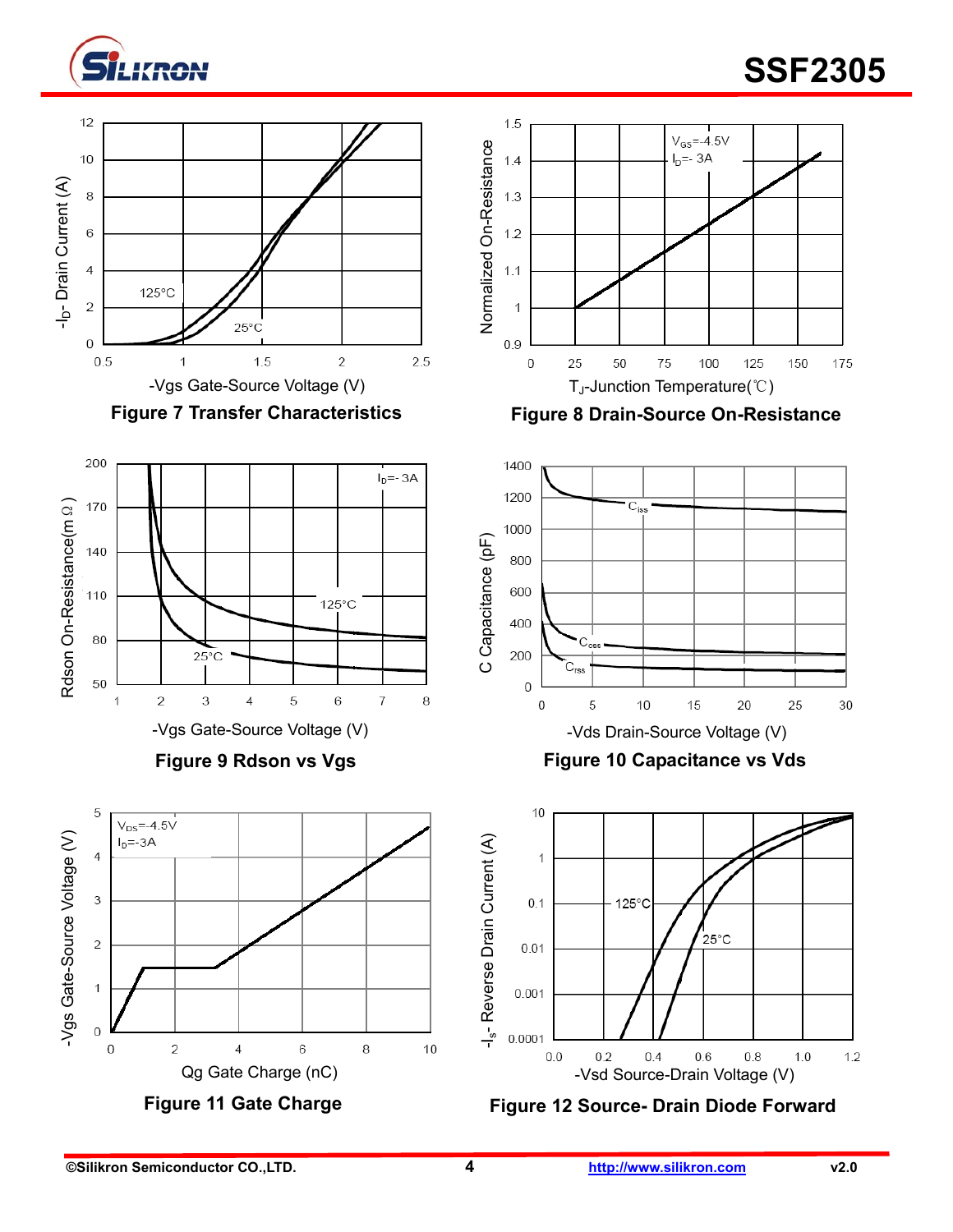





**Figure 13 Safe Operation Area** 



**Square Wave Pluse Duration(sec) Figure 14 Normalized Maximum Transient Thermal Impedance**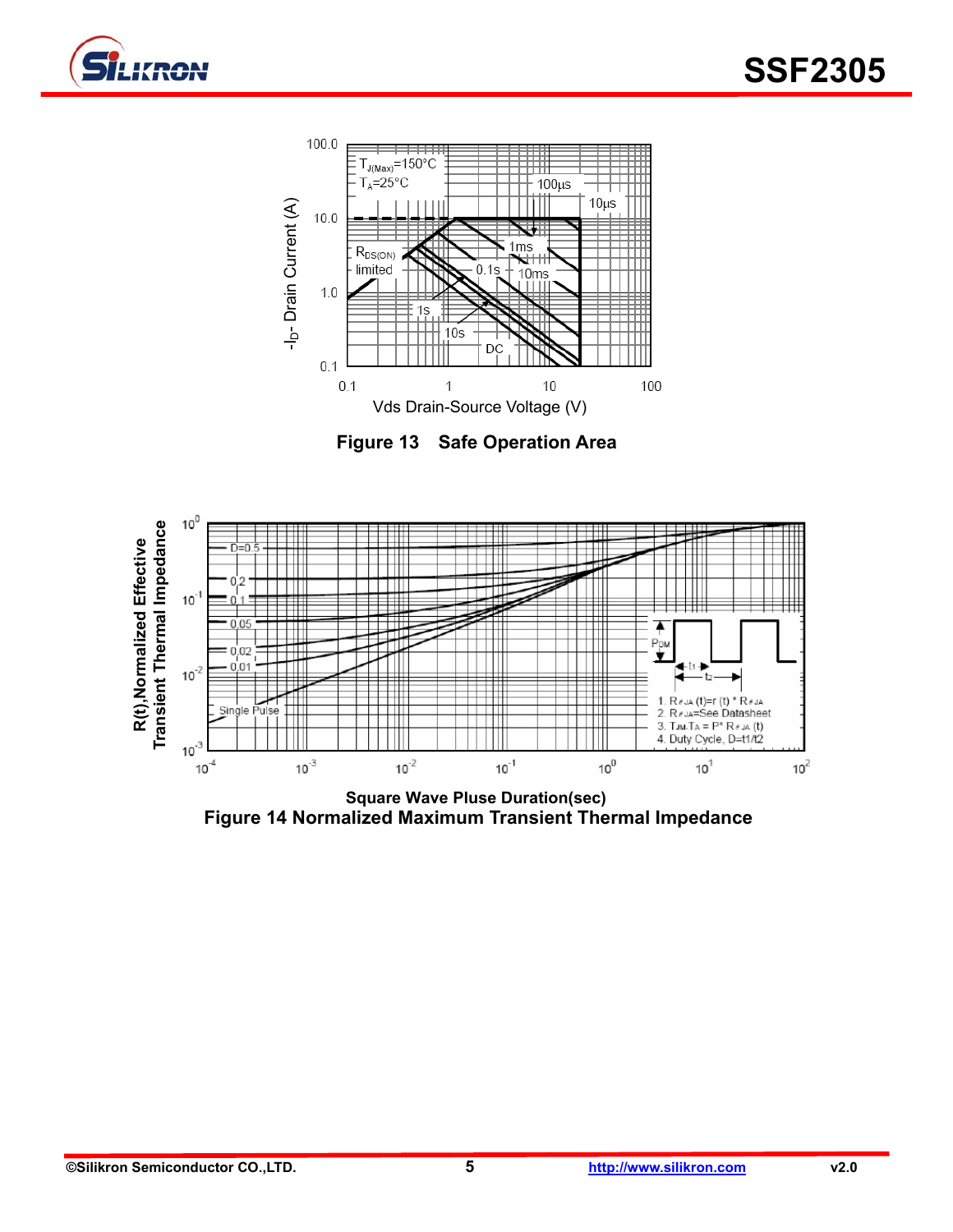

### **SOT-23 PACKAGE INFORMATION**

**Dimensions in Millimeters (UNIT:mm)**





|         | $\theta$ | 0.25 |  |
|---------|----------|------|--|
|         |          |      |  |
| $\bf c$ |          |      |  |

| <b>Symbol</b> | <b>Dimensions in Millimeters</b> |       |  |  |  |
|---------------|----------------------------------|-------|--|--|--|
|               | MIN.                             | MAX.  |  |  |  |
| A             | 0.900                            | 1.150 |  |  |  |
| A1            | 0.000                            | 0.100 |  |  |  |
| A2            | 0.900                            | 1.050 |  |  |  |
| b             | 0.300                            | 0.500 |  |  |  |
| C             | 0.080                            | 0.150 |  |  |  |
| D             | 2.800                            | 3.000 |  |  |  |
| E.            | 1.200                            | 1.400 |  |  |  |
| E1            | 2.250<br>2.550                   |       |  |  |  |
| е             | 0.950TYP                         |       |  |  |  |
| e1            | 1.800<br>2.000                   |       |  |  |  |
| L             | 0.550REF                         |       |  |  |  |
| L1            | 0.300                            | 0.500 |  |  |  |
| θ             | <b>0°</b>                        | 8°    |  |  |  |

#### **NOTES**

1. All dimensions are in millimeters.

2. Tolerance ±0.10mm (4 mil) unless otherwise specified

3. Package body sizes exclude mold flash and gate burrs. Mold flash at the non-lead sides should be less than 5 mils.

4. Dimension L is measured in gauge plane.

5. Controlling dimension is millimeter, converted inch dimensions are not necessarily exact.